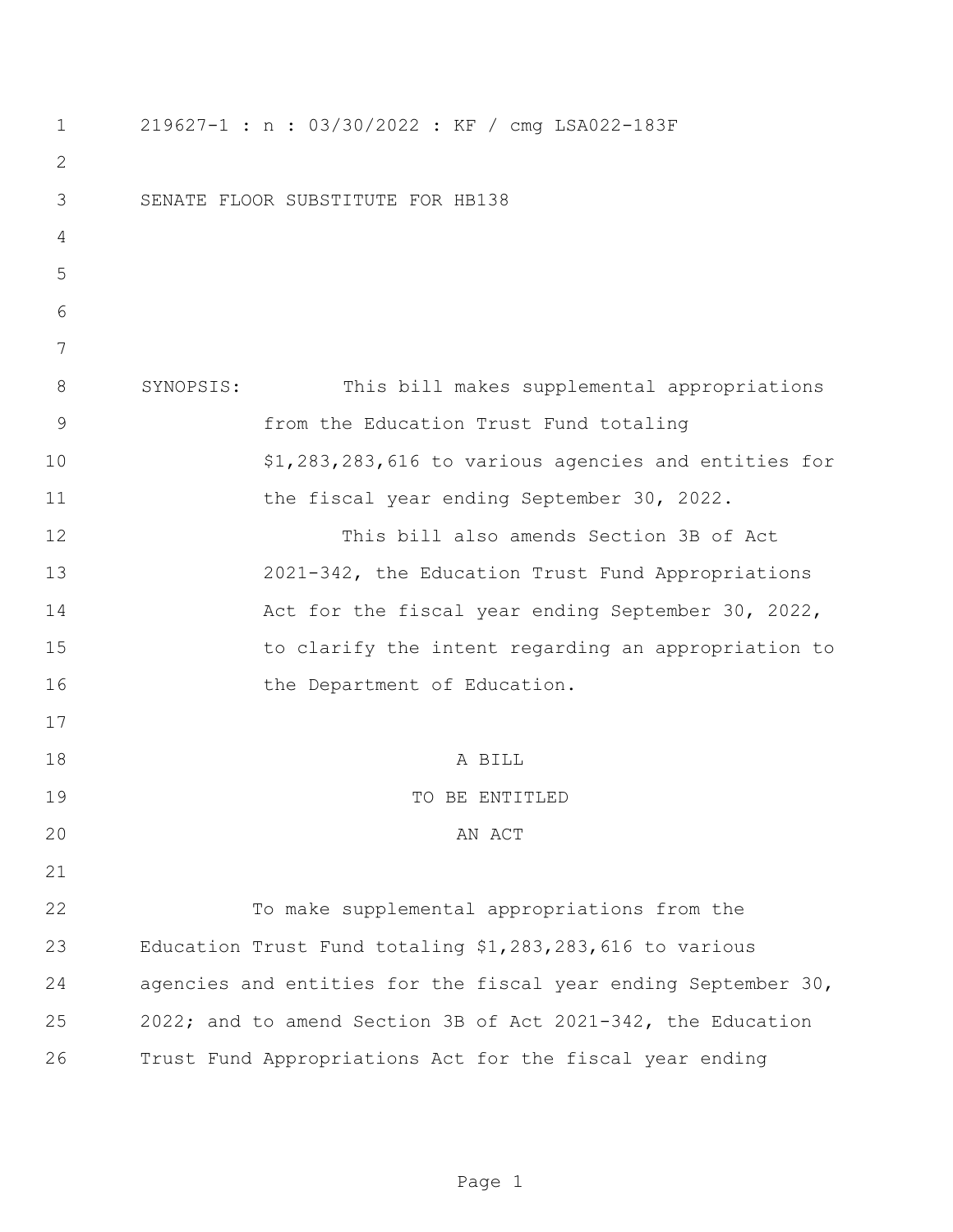September 30, 2022, to clarify the intent regarding an appropriation to the Department of Education. BE IT ENACTED BY THE LEGISLATURE OF ALABAMA:

 Section 1. In addition to all other appropriations heretofore or hereafter made, there is hereby appropriated a total of \$1,283,283,616 from the Education Trust Fund to the following agencies and entities for the purposes specified below for the fiscal year ending September 30, 2022:

 (1) \$177,373,600 to the State Treasurer's Office for the PACT Program to fully and finally satisfy the entirety of the state's present and future obligation pursuant to Section 16-33C-16, Code of Alabama 1975.

 (2) \$58,400,000 to the Teachers' Retirement System for a one-time longevity bonus for retirees of the Teachers' Retirement System. This appropriation is conditioned upon the enactment of SB30 or HB137 during the 2022 Regular Session authorizing such bonus.

 (3) \$744,805,707 to the Education Trust Fund Advancement and Technology Fund to be allocated in accordance with Section 29-9-4, Code of Alabama 1975.

 (4) \$1,250,000 to the Department of Commerce to be used for Alex: The Alabama Experience at the World Games and thereafter to support workforce efforts throughout the state.

 (5) \$5,250,000 to the Marine Environmental Sciences Consortium. Of this appropriation, \$4,000,000 shall be expended for renovations on student dormitories; \$500,000 shall be expended for modernization of the HVAC and food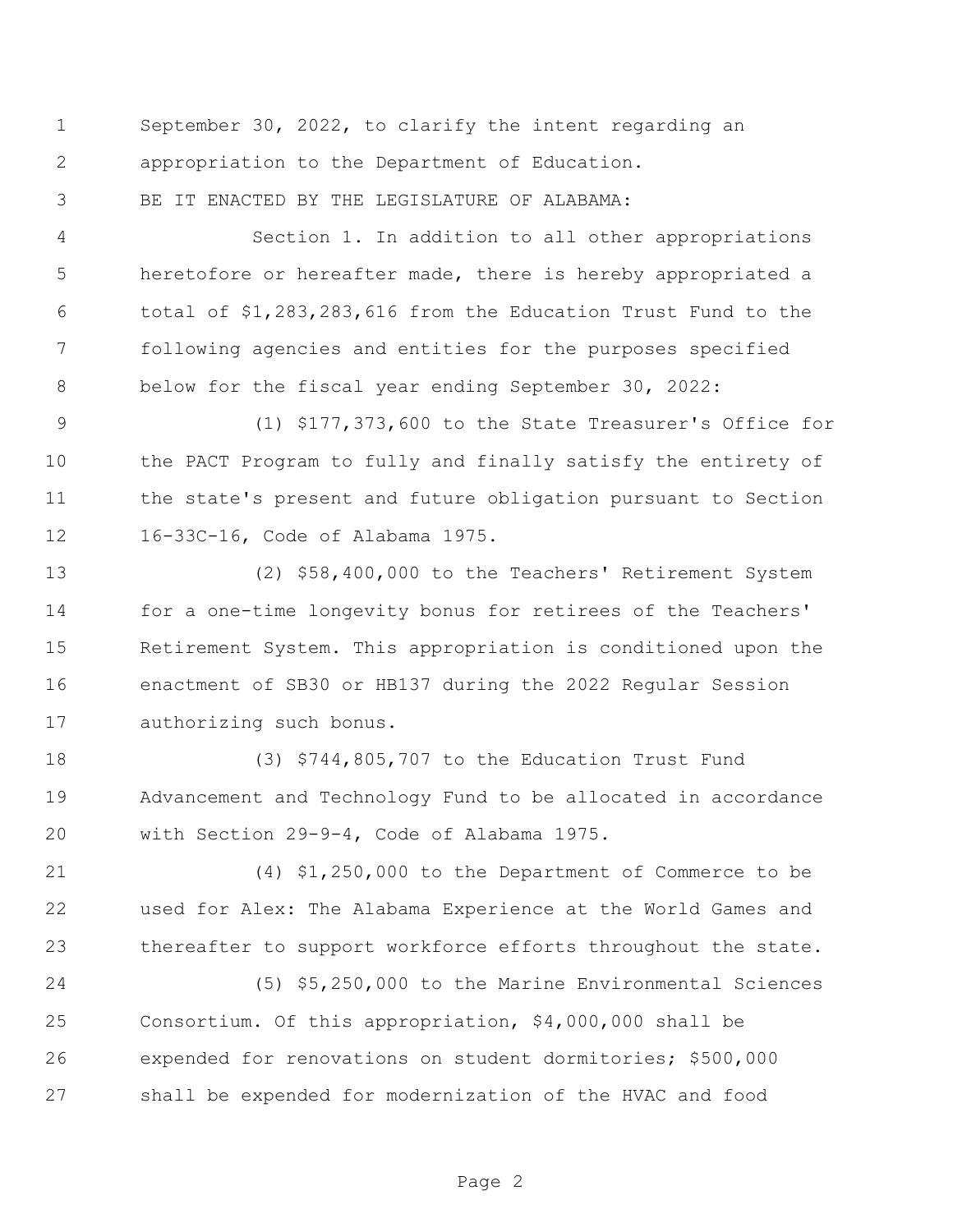storage systems and serving line in the cafeteria; and \$750,000 shall be expended for replacement of a graduate student office/K-12 computer laboratory building.

 (6) \$7,000,000 to the Geological Survey to construct a new Core and Sample Repository Building.

 (7) \$1,000,000 to the Alabama Department of Veterans' Affairs to be used to renovate the Alabama Veteran's Museum in Athens.

 (8) \$1,500,000 to the Alabama Fire Fighters Personnel Standards and Education Commission/Alabama Fire College to be used for a new building that will house the mobile fleet of tractor-drawn training props.

 (9) \$3,600,000 to the Alabama Department of Human Resources to be used for one-time expansion/development of placements and programs designed for high risk foster children/youth, of which \$75,000 shall be expended for Beacon House in Jasper.

 (10) \$60,000,000 to the Alabama Innovation Fund. Of this appropriation, \$15,000,000 shall be expended for Hudson Alpha Institute for Biotechnology; and \$45,000,000 shall be expended for the Southern Research Institute.

 (11) \$124,128,400 to the Education Trust Fund Budget Stabilization Fund established by Section 29-9-4, Code of Alabama 1975 to fully fund the required balance and repay outstanding loans. Any entity that has loan balance repaid and that subsequently receives a payment or settlement from any pending or future claims shall, as a first charge against any

Page 3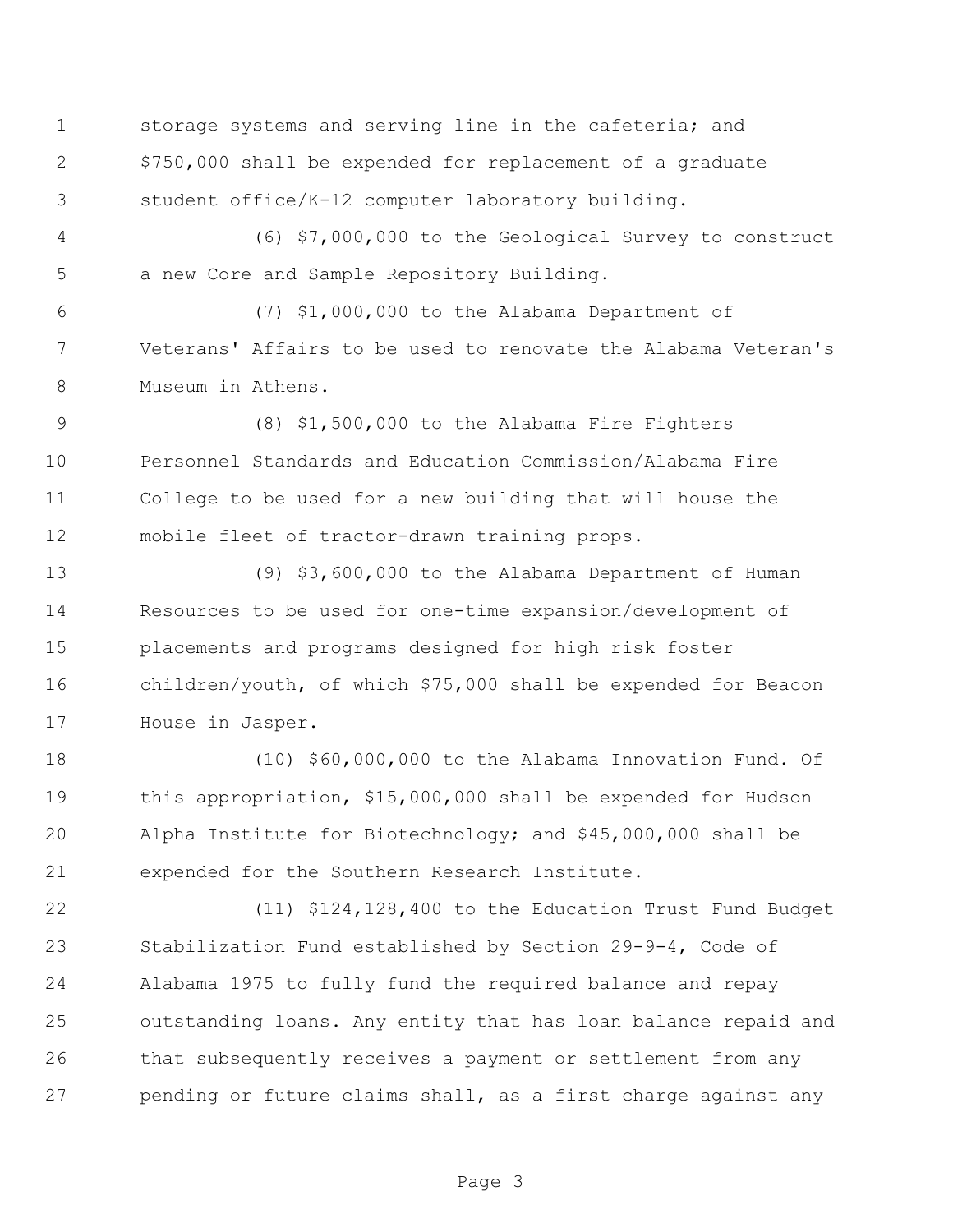such payment or settlement, repay the Education Trust Fund in full for the amount of loan repaid.

 (12) \$25,105,000 to the Alabama Community College System. Of this appropriation, \$3,400,000 shall be used for one-time expenses for the Southern Union Community College Aviation project; \$3,000,000 shall be used for one-time expenses for the Wallace State Community College-Oneonta Blount County multi-purpose complex; \$230,000 shall be used for one-time expenses for the Wallace State Community College-Hanceville Winston County Learning Center project; \$2,000,000 shall be used for the Central Alabama Community College for one-time expenses for Marine Technology and Building Construction facility; \$3,470,000 shall be used for one-time expenses for the Coastal Alabama Community College Career Tech Center; \$1,100,000 shall be used for one-time expenses for the Northeast Alabama Community College Career Planning Center; \$590,000 shall be used for the Gadsden State Community College-Ayers Campus for one-time expenses for digital bulletin boards and new roofing; \$105,000 shall be used for one-time capital improvement expenses for the Gadsden State Community College-Cherokee Campus; \$950,000 shall be used for one-time expenses for the Jackson County Innovation and Career Academy; \$3,400,000 shall be used for one-time expenses for Snead State Community College; \$3,380,000 shall be used for Calhoun Community College for one-time expenses for the Alabama Center for the Arts Academy; and \$3,480,000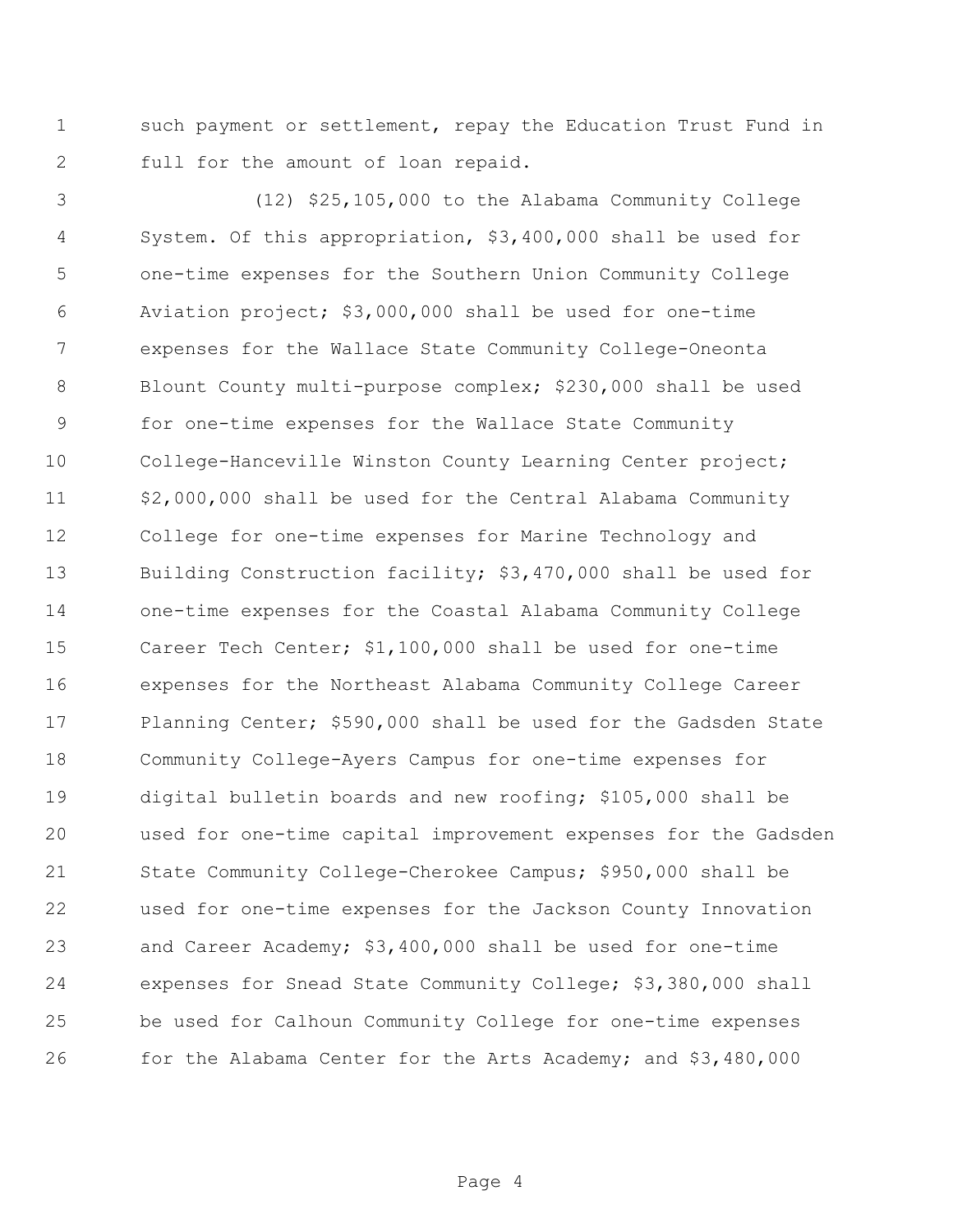shall be used for one-time expenses for Bevill State Community College.

 (13) \$2,500,000 to Alabama A&M University to be used for one-time infrastructure improvements.

 (14) \$525,000 to Athens State University. Of this appropriation, \$250,000 shall be used for one-time expenses for the Cyber Lab; \$200,000 shall be used for one-time expenses for the Center for Excellence in Education Diversity; and \$75,000 shall be used for one-time expenses for the Arts Center.

 (15) \$14,325,419 to Auburn University at Montgomery 12 to be used for one-time expenses for the STEM Lab.

 (16) \$3,200,000 to the University of North Alabama to be used for one-time expenses for the power production workforce training program.

 (17) \$3,490,000 to the University of Alabama at Birmingham to be used for one-time expenses for the School of Dentistry-Dothan Campus.

 (18) \$2,000,000 to Troy University to be used for one-time expenses for the audio-visual pilot project.

 (19) \$450,000 to the University of West Alabama to be used for one-time expenses for amphitheater improvements.

 (20) \$7,500,000 to the University of South Alabama to be used for one-time expenses for the engineering building.

 (21) \$2,070,000 to Tuskegee University. Of this appropriation, \$2,000,000 shall be used for one-time expenses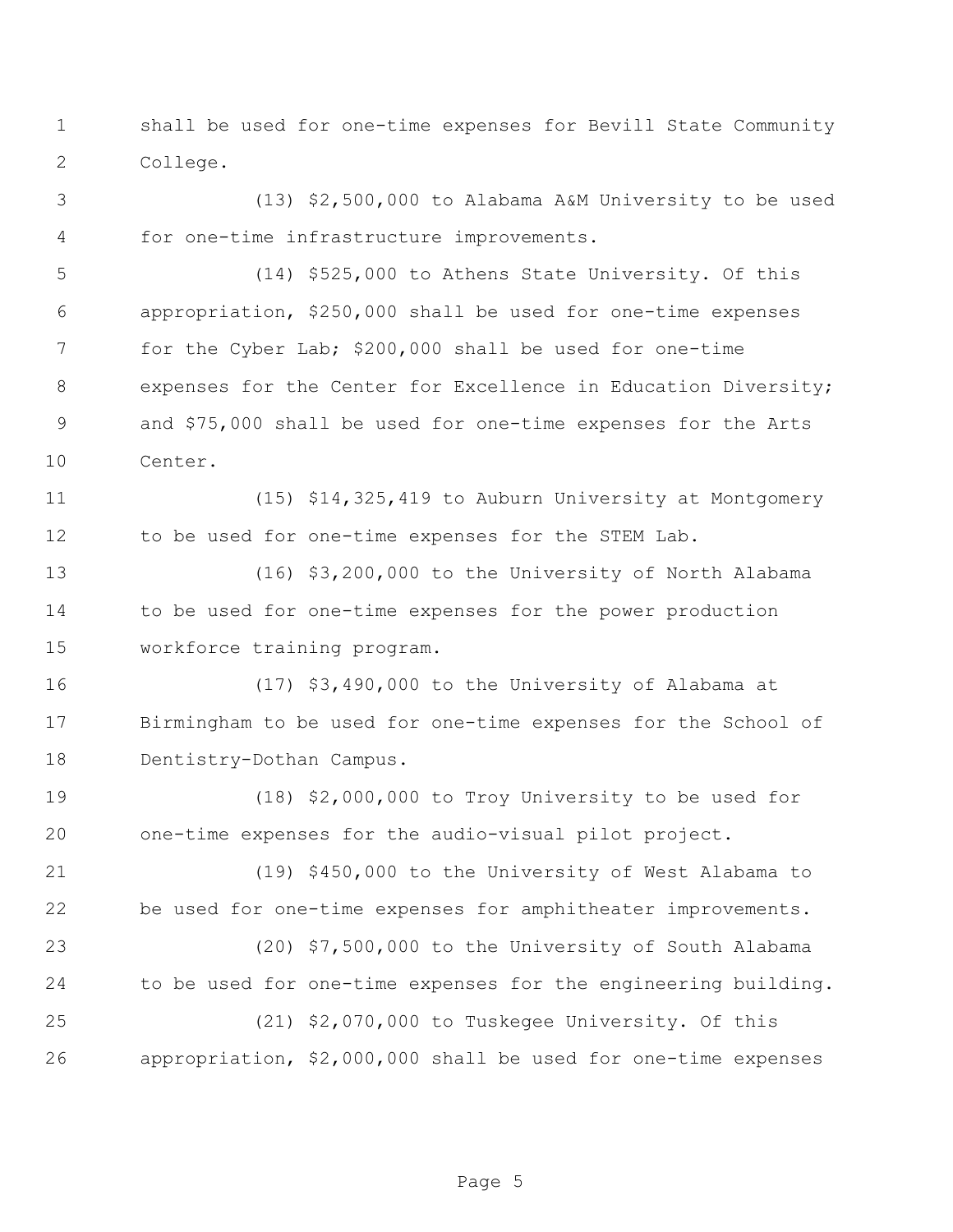for capital projects; and \$70,000 shall be used for one-time expenses for memorial monument construction.

 (22) \$1,350,000 to Alabama State University. Of this appropriation, \$1,000,000 shall be used for one-time expenses for improvements to the music and fine arts facilities; \$200,000 shall be used for one-time expenses for the National Center for the Civil Rights and African Culture; and \$150,000 shall be used for one-time expenses for the Forensics Sciences building.

 (23) \$18,000,000 to the University of Alabama in Huntsville to be used for one-time expenses for the engineering building.

 (24) \$2,000,000 to the University of Montevallo to be used for one-time expenses for electric repairs.

 (25) \$3,989,000 to the Alabama Space Science Exhibit Commission. Of this appropriation, \$3,000,000 shall be used 17 for one-time expenses for the Shuttle Pathfinder restoration; and \$989,000 shall be used for one-time expenses for rocket removal at the I-65 welcome station.

 (26) \$500,000 to the Alabama Institute for the Deaf and Blind.

 (27) \$700,000 to the Department of Public Health for a new mobile facility for hearing screening for the Lions Club.

 (28) \$1,870,000 to the Alabama Commission on Higher Education. Of this appropriation, \$270,000 shall be used for the Best and Brightest STEM Pilot Program under the same terms

Page 6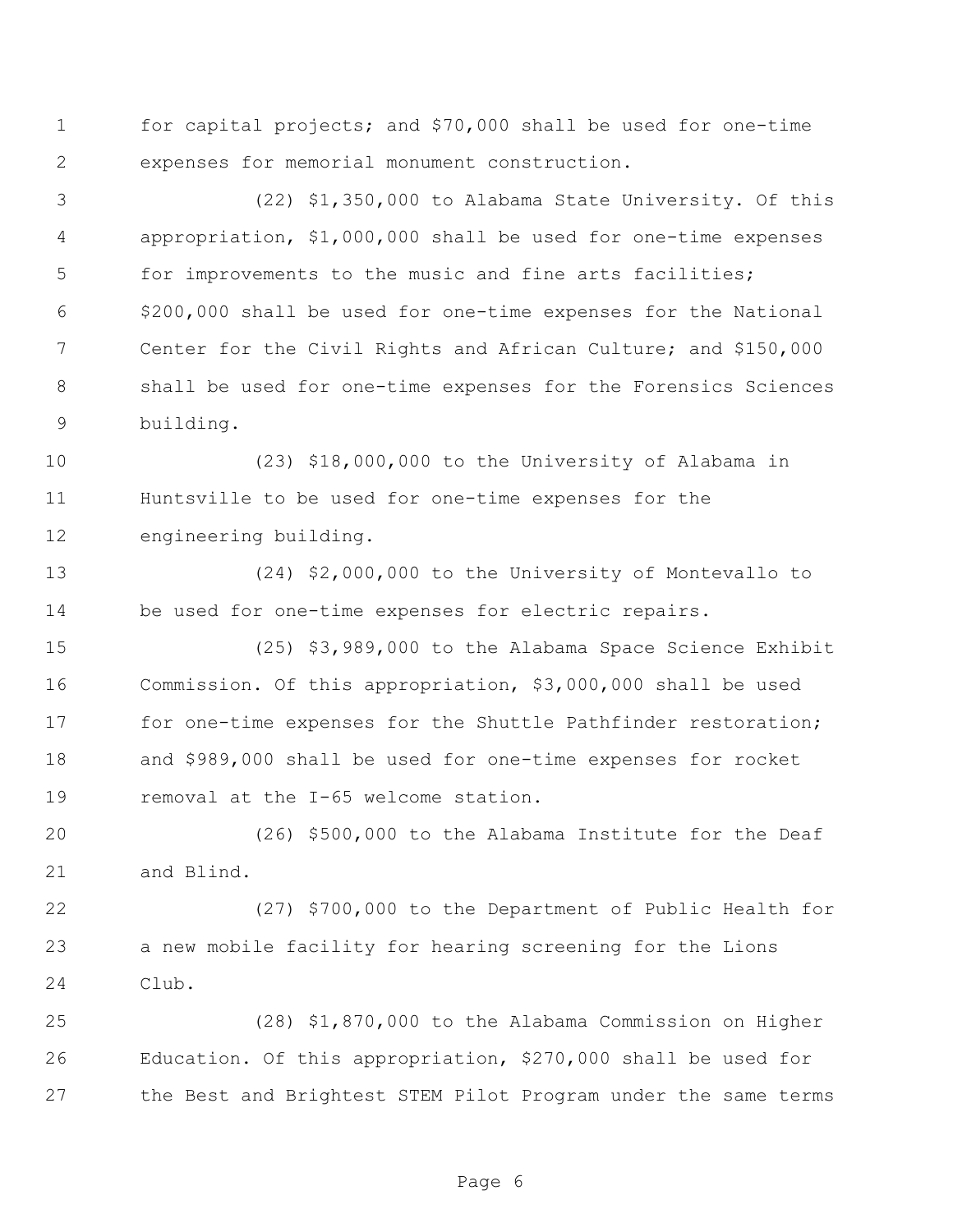and conditions as Act 2020-204; \$100,000 shall be expended for the Trails Foundation and allocated for the Singing River Trail; \$1,200,000 shall be used for one-time expenses for the USS Alabama; \$150,000 shall be used for one-time expenses for the Museum of Flight; and \$150,000 shall be used for one-time expenses for the Humanities Foundation for the Healing History Program.

 (29) \$7,301,490 to the Department of Education. Of this appropriation, \$2,800,000 shall be used for the American Village for one-time expenses for Independence Hall construction; \$2,926,490 shall be used for one-time expenses for current units to be allocated pro rata to start-up public charter schools based on enrollment; \$50,000 shall be used for one-time expenses for the Sports Officials Foundation; \$50,000 shall be expended for the Jazz Hall of Fame for the music education program; \$200,000 shall be used for the Office of Math Improvement; \$200,000 shall be used for the Encyclopedia of Alabama; \$475,000 shall be used for the Stillman Teacher Prep Program; \$500,000 shall be expended for Ed Farm; and \$100,000 shall be expended for Kindervision.

(30) \$100,000 to the Alabama Music Hall of Fame.

 (31) \$50,000 to the State Commission on Physical Fitness for the Alabama Sports Council.

 (32) \$475,000 to the Alabama Department of Examiners of Public Accounts for the PCG Contract.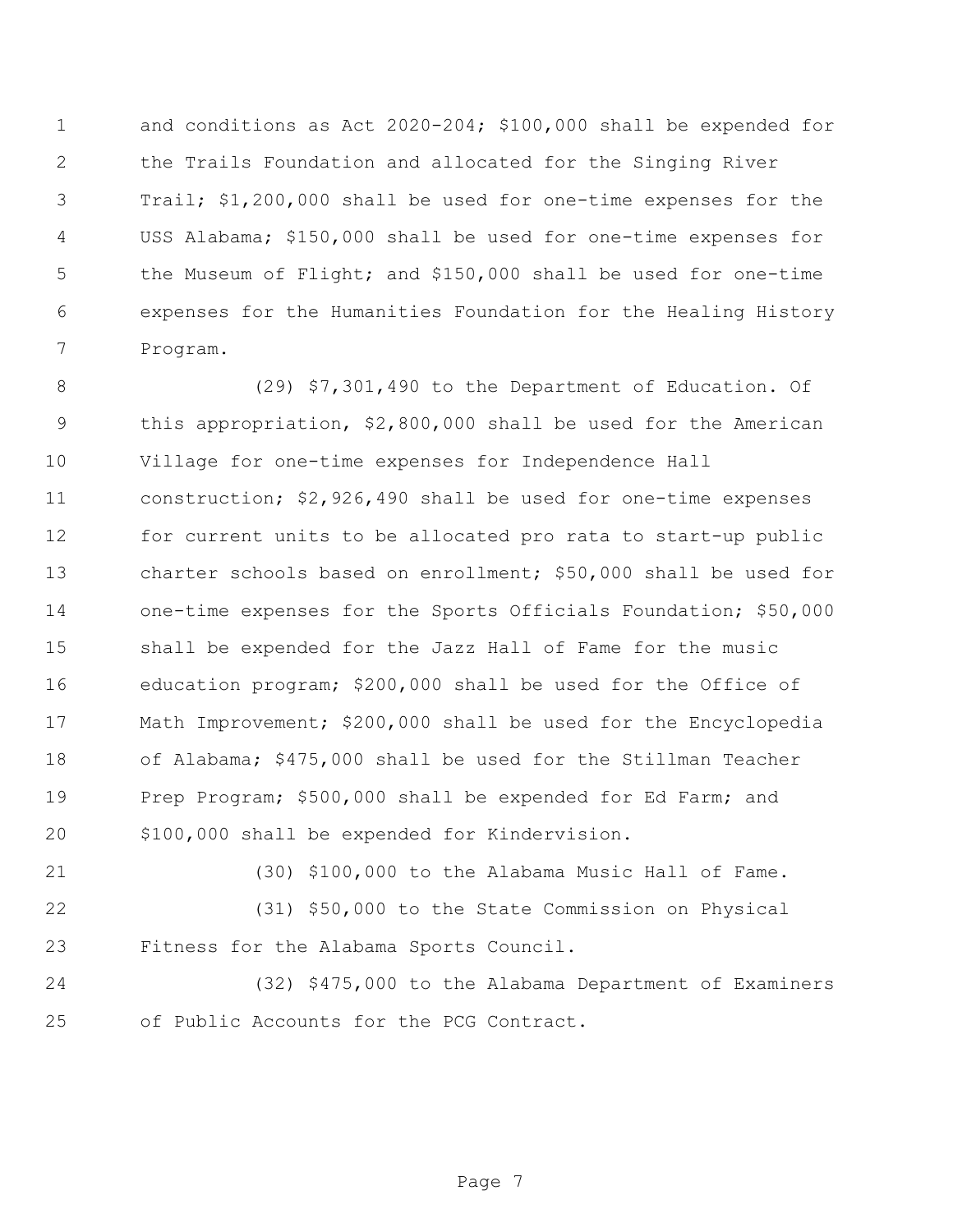(33) \$1,000,000 to the Alabama Educational Television Commission to be used for one-time expenses for studio renovations. (34) \$475,000 to the Alabama Historical Commission to be used for one-time expenses for Fort Toulouse/Fort Jackson. Section 2. Section 3B of Act 2021-342, the Education Trust Fund Appropriations Act for the fiscal year ending September 30, 2022, is hereby amended as follows:  $"13. Education, Department of:$  (a) Administrative Services Program The proposed spending plan for the ETF monies included in the above program is as follows: Operations and Maintenance of the Department. 27,816,618 Of the above appropriation, \$3,000,000 shall be expended for a grant program to be administered by the State Superintendent of Education to address unmet capital, equipment, or other needs of K-12 schools, of which \$1,000,000 shall be expended for one-time recreational facility needs at Springville High School in St. Clair County. Remaining 22 individual <del>Individual</del> grant amounts may not exceed \$250,000 \$500,000 for any one system. The Superintendent shall notify all members of the local legislative delegation five days prior to the announcement of any grant made to any K-12 school located in the legislative jurisdiction. The five days prior notice requirement shall be waived in the event of a declared